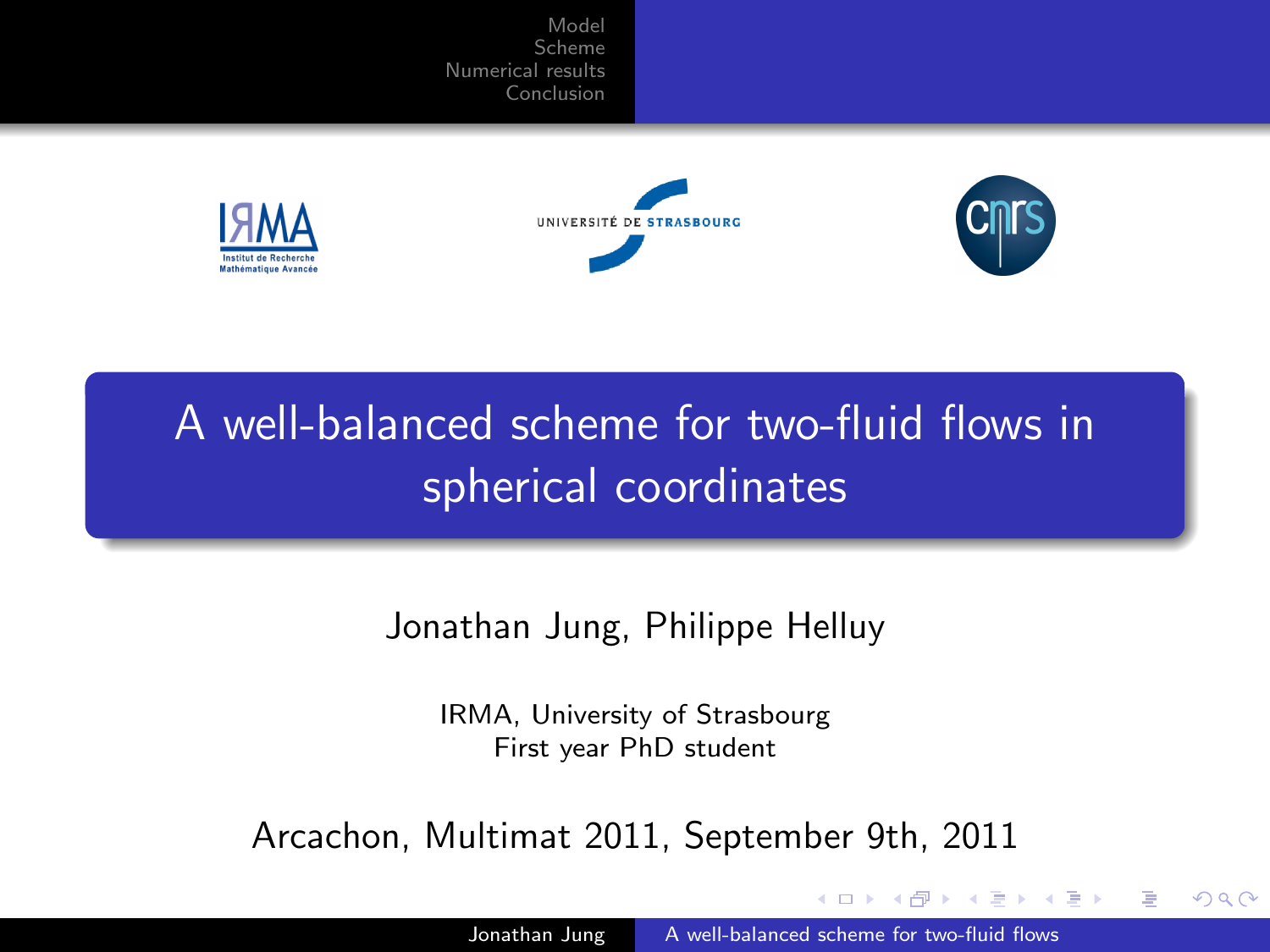# **Outline**



### 2 [Scheme](#page-6-0)





4日)

 $\mathbf{p}$ 

点

 $\mathcal{A} \xrightarrow{\sim} \mathcal{B} \rightarrow \mathcal{A} \xrightarrow{\sim} \mathcal{B} \rightarrow$ 

目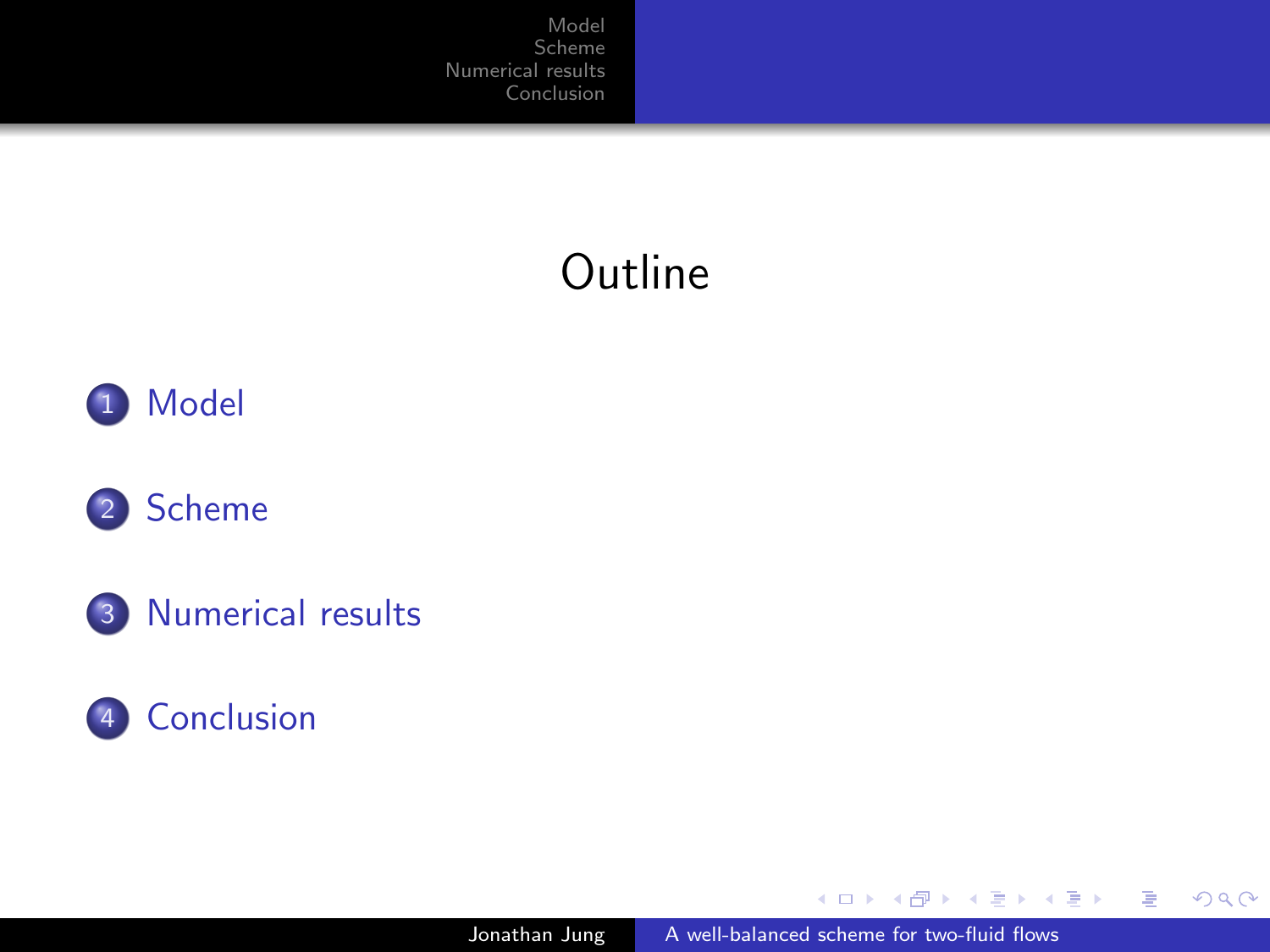**[Equations](#page-2-0)** [Properties](#page-5-0)

## Model

We consider the Euler equations in spherical coordinates:

$$
\partial_t (A\rho) + \partial_x (A\rho u) = 0,
$$
  
\n
$$
\partial_t (A\rho u) + \partial_x (A(\rho u^2 + \rho)) = \rho \partial_x A,
$$
  
\n
$$
\partial_t (A\rho E) + \partial_x (A(\rho E + \rho) u) = 0,
$$
  
\n
$$
\partial_t (A\rho \varphi) + \partial_x (A\rho \varphi u) = 0,
$$

where A is the cross-section,  $\rho$  the density, u the velocity, E the total energy,  $\varphi$  the fraction of mass of gas and  $p$  satisfies the stiffened gas pressure law:

$$
p(\rho, e, \varphi) = (\gamma(\varphi) - 1)\rho e - \gamma(\varphi)\pi(\varphi).
$$

Applications:

**•** Spherical bubble:



Nozzle:



<span id="page-2-0"></span>э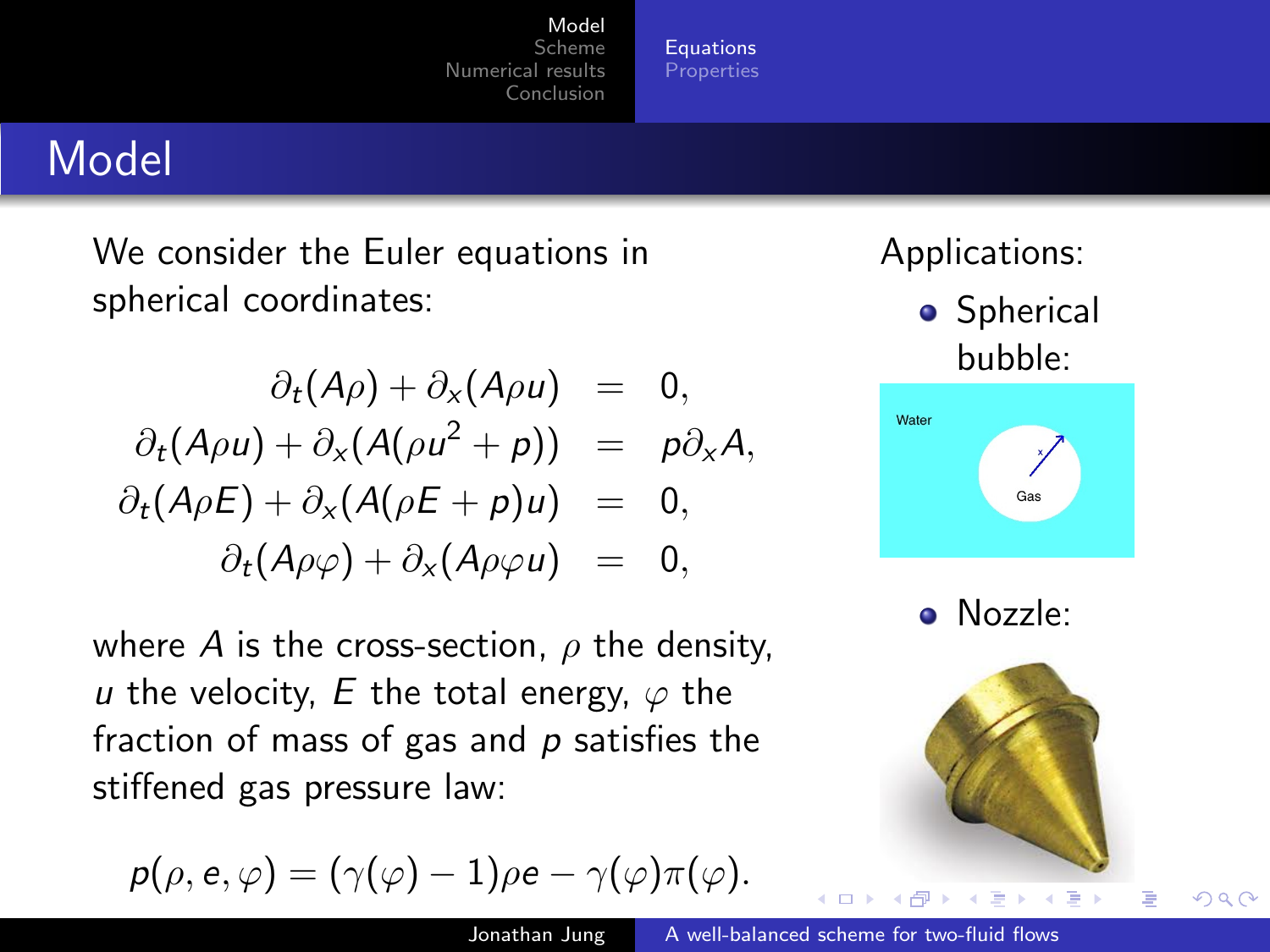[Equations](#page-2-0)

## Model

• Let  $A_{\wedge}$  a piecewise constant approximation of A:

$$
A_{\triangle}(x) = \sum_{i} A_{i} I_{x_{i-1/2};x_{i+1/2}}(x).
$$

• The system becomes:

$$
\partial_t A_\triangle = 0,
$$
\n
$$
\partial_t (A_\triangle \rho) + \partial_x (A_\triangle \rho u) = 0,
$$
\n
$$
\partial_t (A_\triangle \rho u) + \partial_x (A_\triangle (\rho u^2 + \rho)) = \rho \partial_x A_\triangle,
$$
\n
$$
\partial_t (A_\triangle \rho E) + \partial_x (A_\triangle (\rho E + \rho) u) = 0,
$$
\n
$$
\partial_t (A_\triangle \rho \varphi) + \partial_x (A_\triangle \rho \varphi u) = 0.
$$

4 0 8

メラトメ ミトメ ミト

E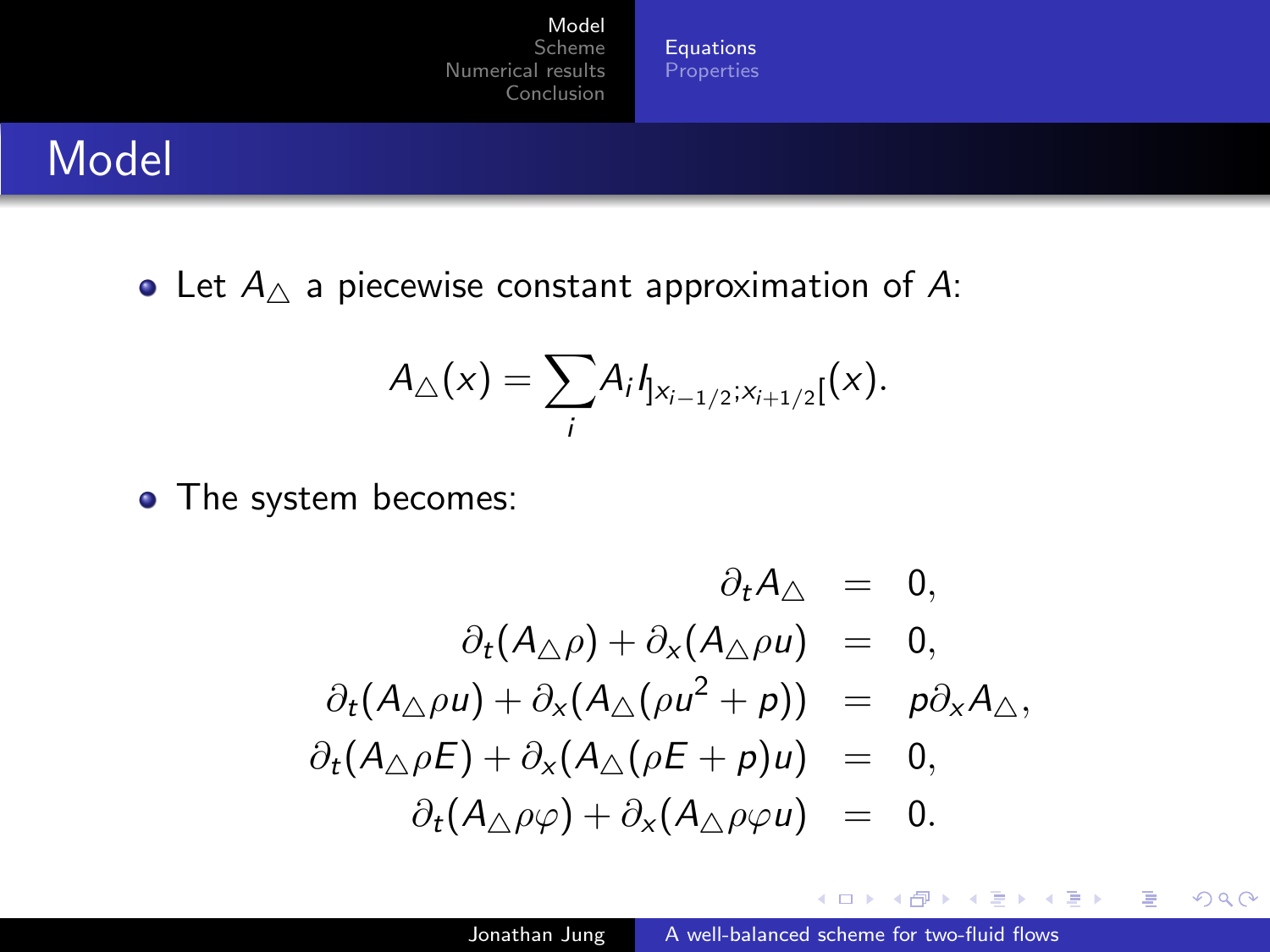**[Equations](#page-2-0)** [Properties](#page-5-0)

## Model

We can write the system in the non-conservative form:

$$
\partial_t W + \partial_x F(W) - S(W) \partial_x A_\triangle = 0,
$$

where the vector of conservative variables is:

$$
W = (A_{\triangle}, A_{\triangle}\rho, A_{\triangle}\rho u, A_{\triangle}\rho E, A_{\triangle}\rho\varphi)^{T},
$$

the conservative flux is:

$$
F(W) = (0, A_{\triangle}\rho u, A_{\triangle}(\rho u^2 + p), A_{\triangle}(\rho E + p)u, A_{\triangle}\rho\varphi u)^T,
$$

and the non-conservative source term is:

$$
S\partial_{x}A_{\triangle}=(0,0,p\partial_{x}A_{\triangle},0,0).
$$

E.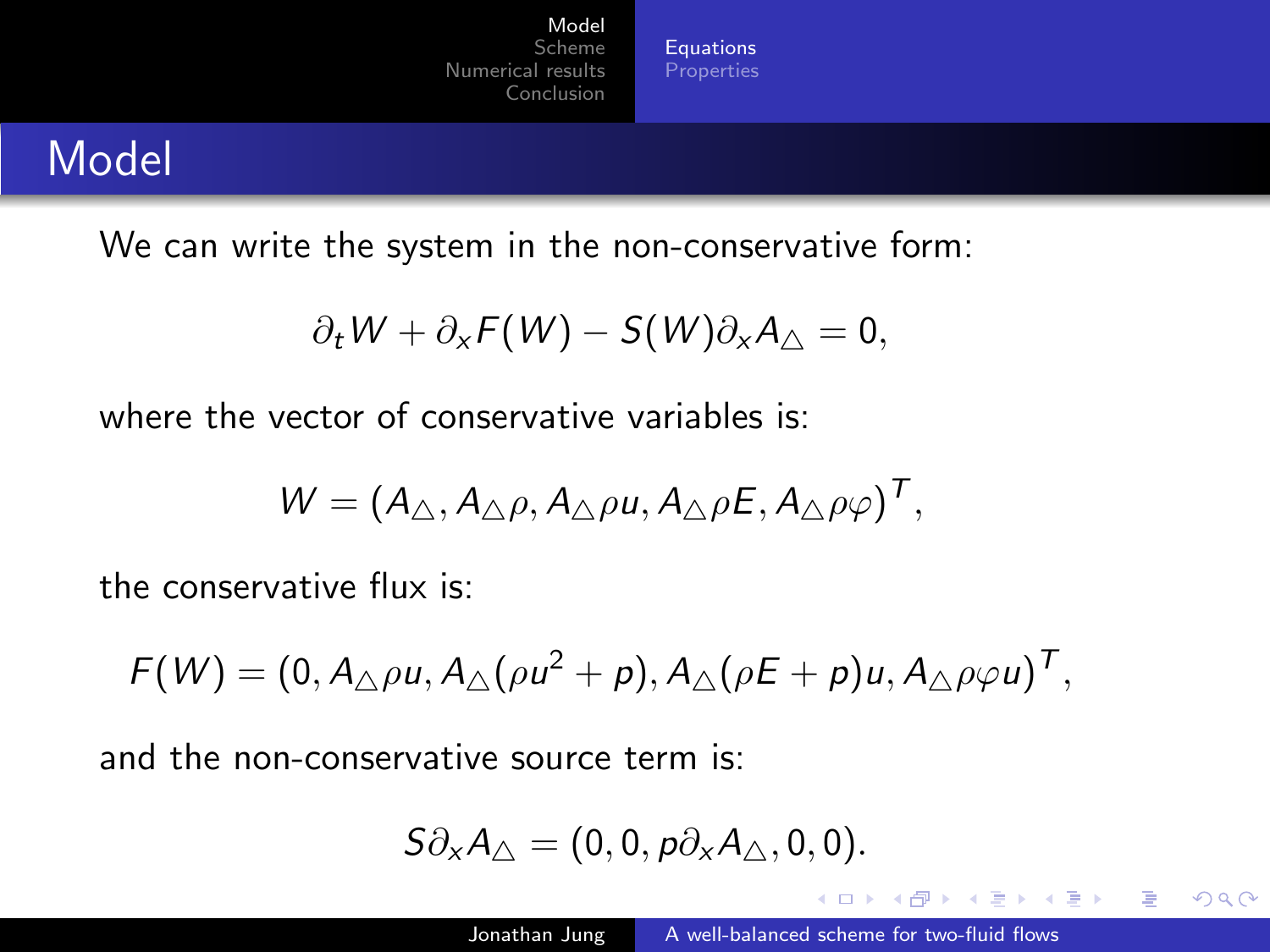[Properties](#page-5-0)

# **Hyperbolicity**

#### Theorem

The jacobian matrix of the non-conservative system:

$$
\partial_t W + \partial_x F(W) - S(W) \partial_x A_\triangle = 0,
$$

admits five real eigenvalues:

$$
\bullet \ \lambda_0=0(LD),
$$

$$
\bullet \ \lambda_1 = u - c(GNL),
$$

$$
\bullet \ \lambda_2 = \lambda_3 = u(LD),
$$

$$
\bullet \ \lambda_4 = u + c(GNL).
$$

and in

-41

母→ ∢∃→

一 4 三 下

つくへ

<span id="page-5-0"></span>э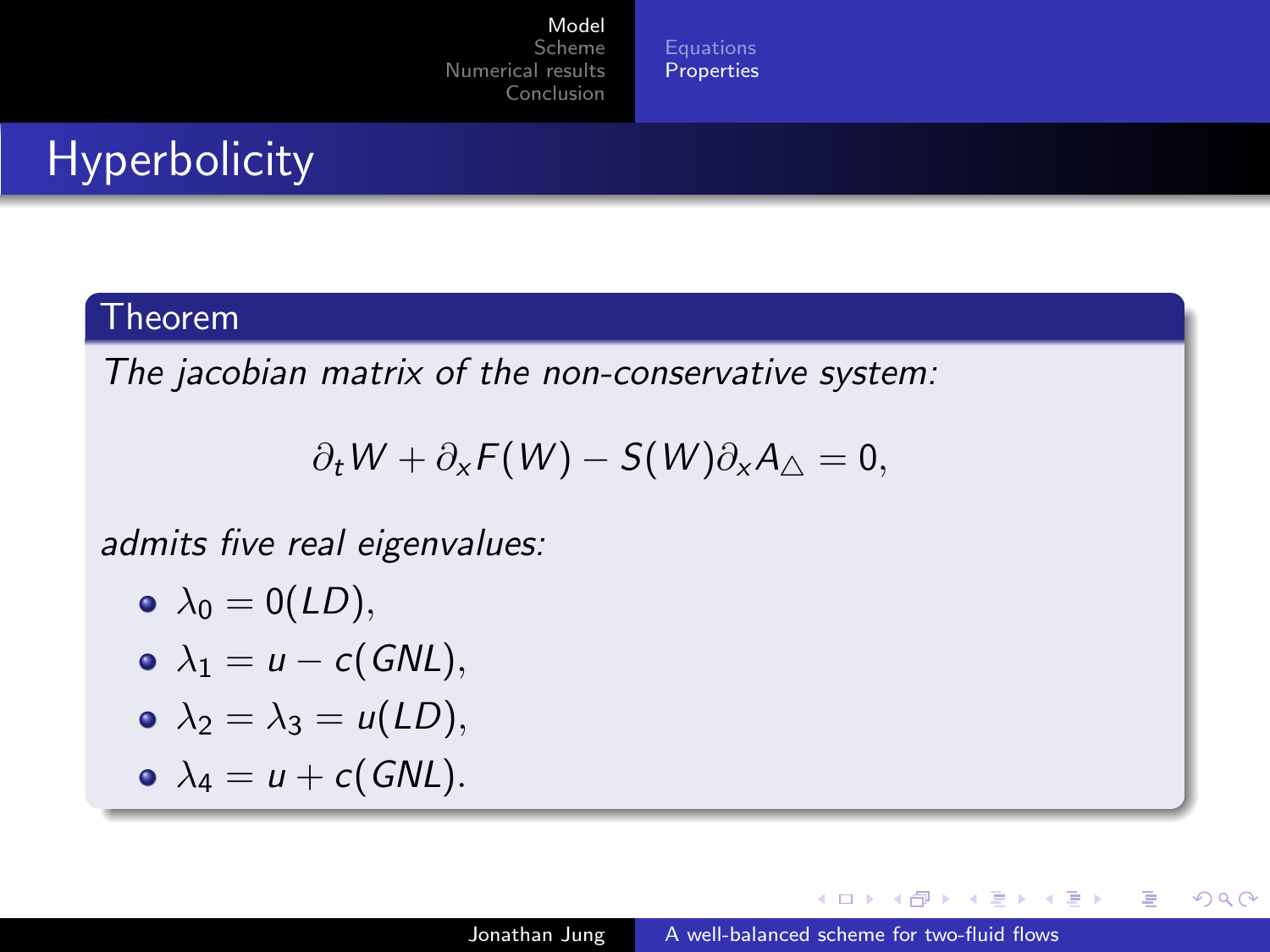[Finite volume scheme](#page-6-0) [ALE velocity](#page-9-0) [Well-balanced solver for](#page-10-0)  $W(W_1, W_R, 0^{\pm})$ [Random sampling remap](#page-15-0) **[Properties](#page-16-0)** 

# Numerical scheme

We propose a first order finite volume scheme with an Arbitrary Lagrangian Eulerian approach, the boundary  $x_{i+1/2}^n$ can move at the speed of the fluid  $\mathsf{v}^n_{i+1/2}$  between  $t_n$  and  $\mathsf{t}^{\prime}_{n+1}$ :

$$
x_{i+1/2}^{n+1,-} = x_{i+1/2}^n + \Delta t v_{i+1/2}^n.
$$

We define an ALE numerical flux:

$$
F(W_L, W_R, v^{\pm}) := F(W(W_L, W_R, v^{\pm})) - vW(W_L, W_R, v^{\pm})
$$

where  $\mathit{W}(\mathit{W}_{L},\mathit{W}_{R},\mathit{v}^{\pm})$  is obtained with an approximated Riemann solver described below.

<span id="page-6-0"></span>しょうしょう エレーエム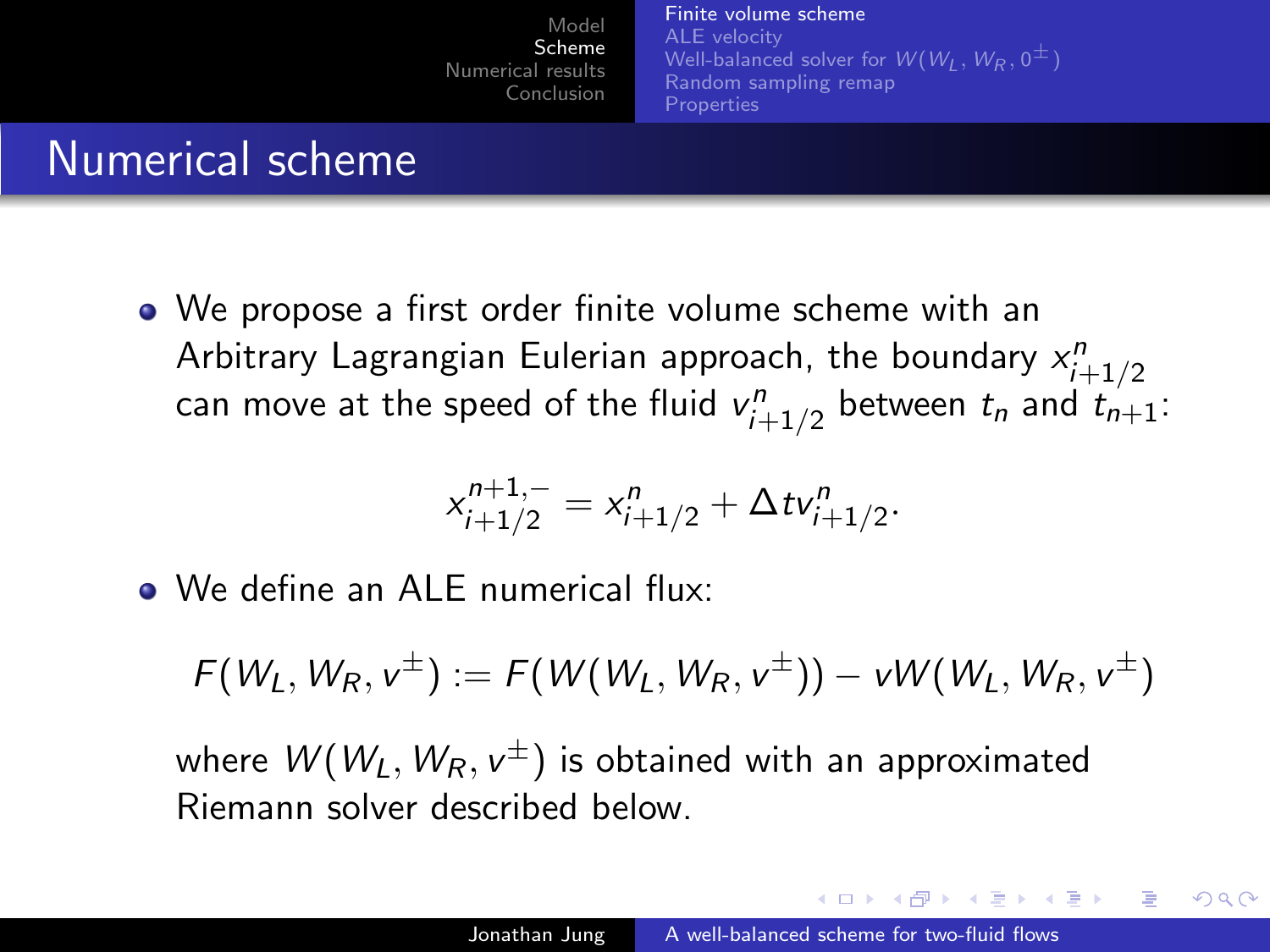[Finite volume scheme](#page-6-0) [ALE velocity](#page-9-0) [Well-balanced solver for](#page-10-0)  $W(W_L, W_R, 0^{\pm})$ [Random sampling remap](#page-15-0) **[Properties](#page-16-0)** 

## Numerical scheme

The integration of  $\partial_t W + \partial_x F(W) - S(W) \partial_x A_{\wedge} = 0$  on ]  $t_n$ ;  $t_{n+1}$ [×] $x_{i-1/2}(t)$ ;  $x_{i+1/2}(t)$ [ gives: if  $v_{i+1/2}^n \leq 0$  and  $v_{i-1/2}^n \geq 0$ , the ALE scheme is:  $\Delta x_i^{n+1} W_i^{n+1,-} - \Delta x_i^n W_i^n +$  $\Delta t\left(F(W_{i}^n,W_{i+1}^n,v_{i+1}^{n,-}% ,\mathcal{V}_{i+1}^{n,-},W_{i+1}^{n,-},\mathcal{V}_{i+1}^{n,-},\mathcal{V}_{i+1}^{n,-},\mathcal{V}_{i+1}^{n,-},\mathcal{V}_{i+1}^{n,-},\mathcal{V}_{i+1}^{n,-},\mathcal{V}_{i+1}^{n,-},\mathcal{V}_{i+1}^{n,-},\mathcal{V}_{i+1}^{n,-},\mathcal{V}_{i+1}^{n,-},\mathcal{V}_{i+1}^{n,-},\mathcal{V}_{i+1}^{n,-},\mathcal{V}_{i+1}^{$  $\mathcal{F}_{i+1/2}^{n,-}$ ) –  $\mathcal{F}(W_{i-1}^n, W_i^n, v_{i-1}^{n,+})$  $\binom{n,+}{i-1/2}$  = 0.

if  $v_{i+1/2}^n > 0$ , we have to add the following term on the left side of the equation above:

$$
\Delta t \left( F(W_i^n, W_{i+1}^n, 0^-) - F(W_i^n, W_{i+1}^n, 0^+) \right),
$$

• if 
$$
v_{i-1/2}^n < 0
$$
, we add:

$$
\Delta t \left( F(W_{i-1}^n, W_i^n, 0^-) - F(W_{i-1}^n, W_i^n, 0^+) \right).
$$

メター・メモ トラモー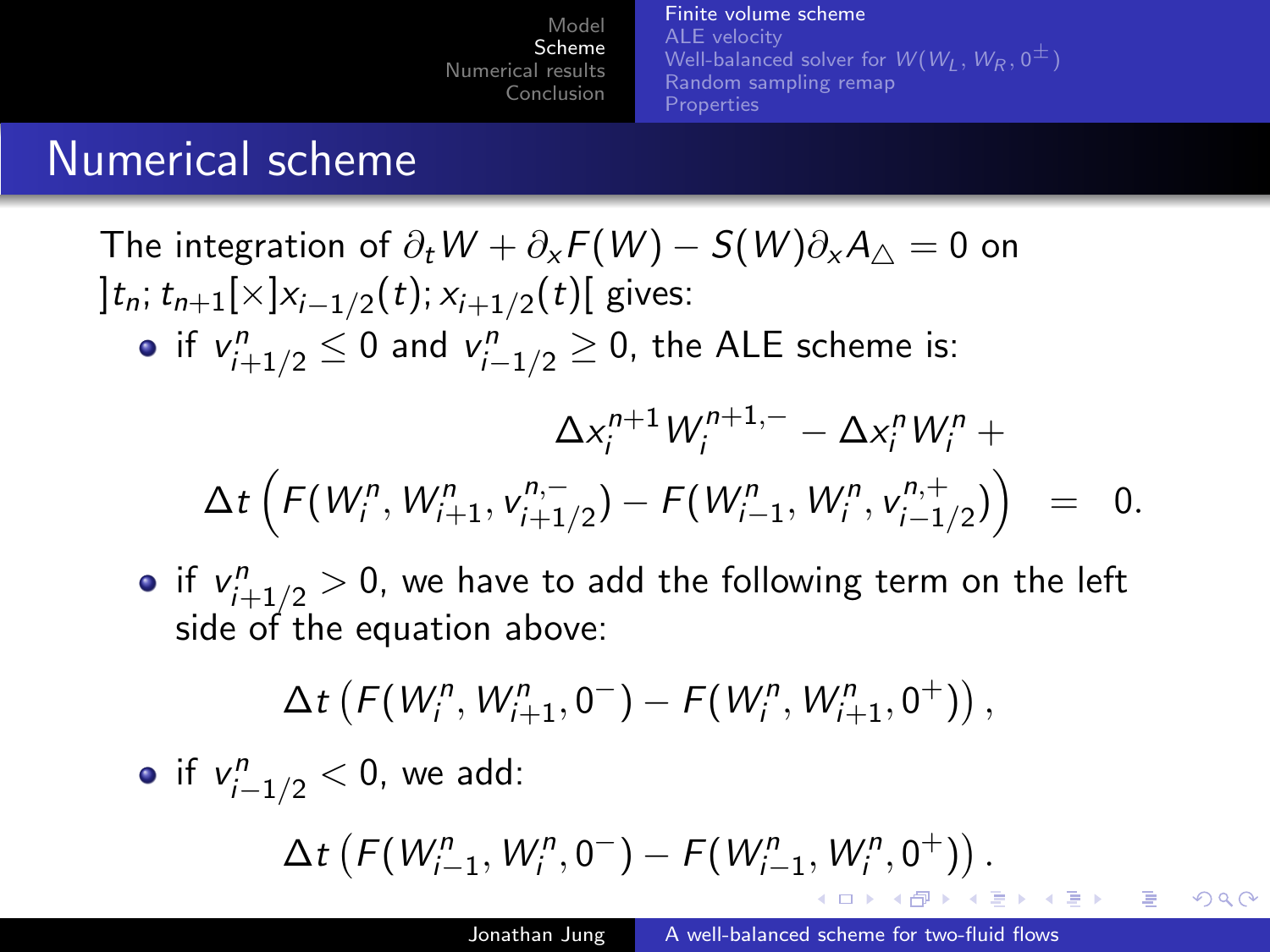[Finite volume scheme](#page-6-0) [ALE velocity](#page-9-0) [Well-balanced solver for](#page-10-0)  $W(W_1, W_R, 0^{\pm})$ [Random sampling remap](#page-15-0) **[Properties](#page-16-0)** 

## Numerical scheme

To update  $W^{n+1,-}_{i}$  $\int_{i}^{n+1,-}$ , we have to compute  $F(W_{L},W_{R},\nu^{\pm})$ . To do that, we need to:

- $\bullet$  precise how we choose the ALE velocity v.
- explain how we compute  $\mathit{F}(W_L,W_R,v^\pm)$  for a given <code>ALE</code> velocity v.

- ④ 伊 ▶ ④ ヨ ▶ ④ ヨ ▶

 $\Omega$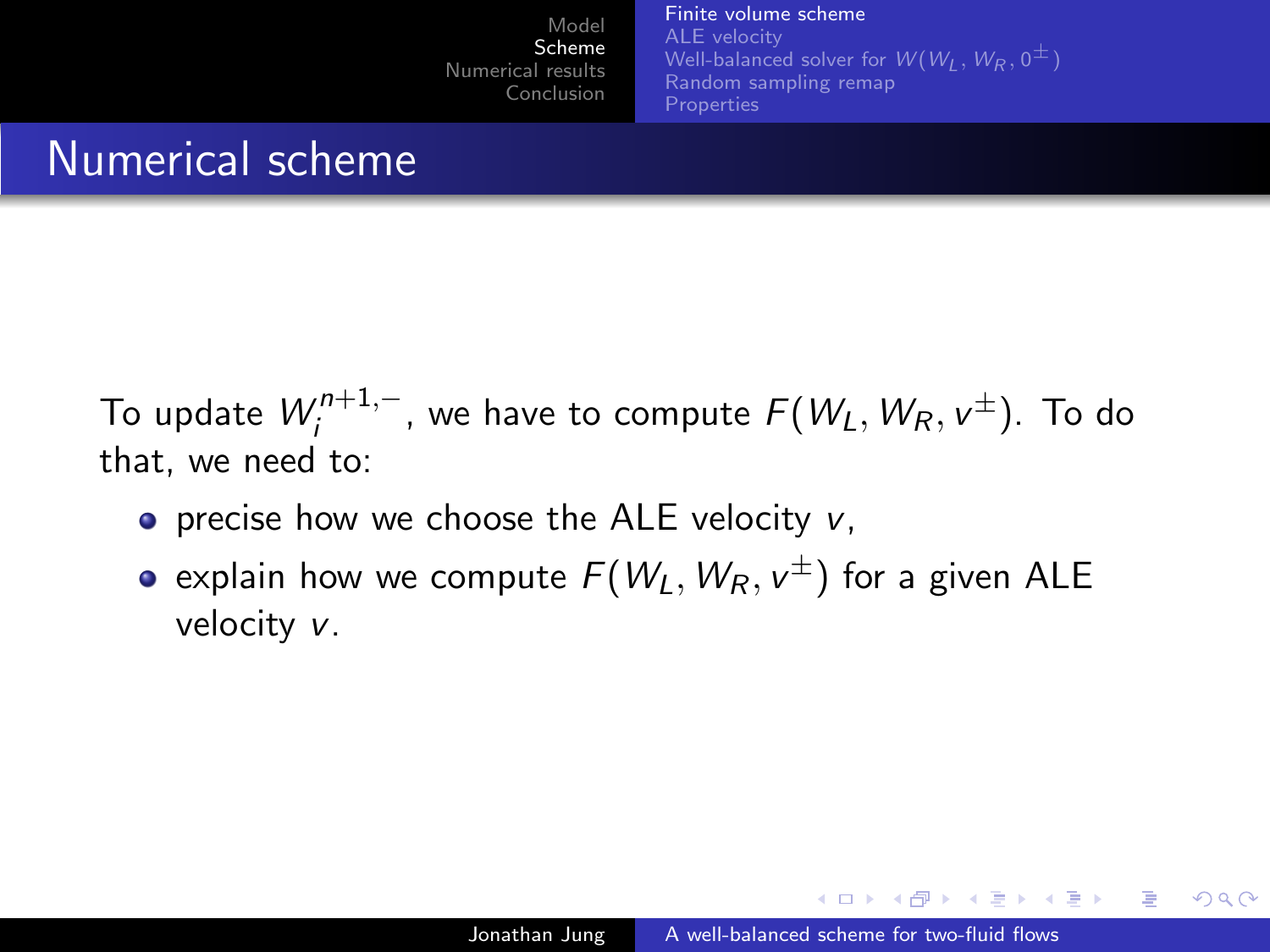[Finite volume scheme](#page-6-0) [ALE velocity](#page-9-0) [Well-balanced solver for](#page-10-0)  $W(W_L, W_R, 0^{\pm})$ [Random sampling remap](#page-15-0) **[Properties](#page-16-0)** 

## Computing the interface speed v

When initial datas satisfy  $\varphi \in \{0,1\}$ , the algorithm verifies

- if  $\varphi_l = \varphi_R$ , we take  $v = 0$ .
- if  $\varphi_L \neq \varphi_R$ , we use an exact Riemann solver in  $(\varrho, u, \rho, \varphi)^{\sf \scriptscriptstyle T}$ to compute  $u^*$  and  $p^*$ . We take  $v = u^*$  and the ALE flux takes the Lagragian following form:

$$
F(W_L, W_R, v^{\pm}) = (0, A^*p^*, A^*u^*p^*, 0, -A^*u^*)^T,
$$

where

$$
A^* = \left\{ \begin{array}{ll} A_L, & \text{if } v < 0, \\ A_R, & \text{if } v > 0. \end{array} \right.
$$

<span id="page-9-0"></span>オター・オート オート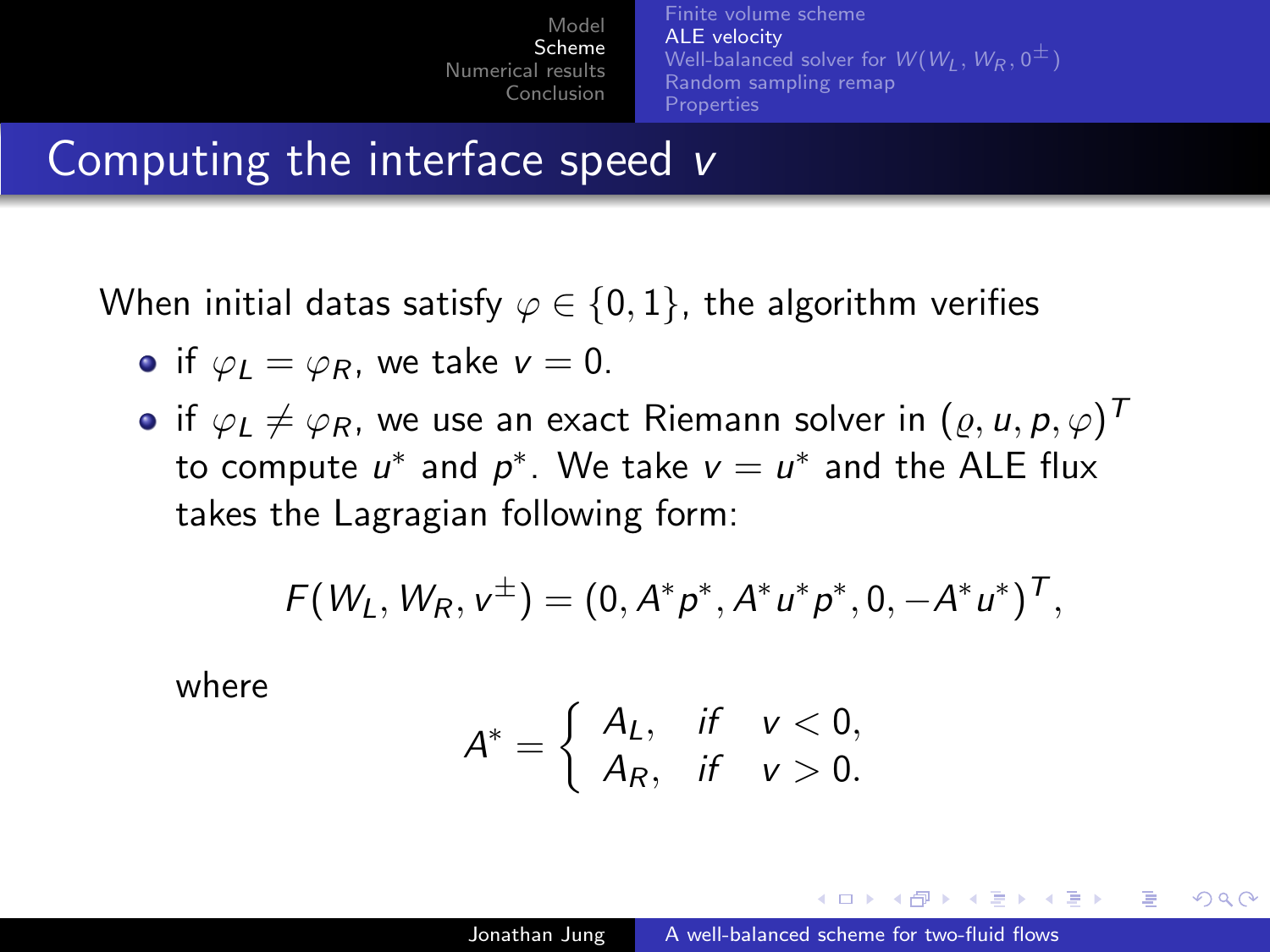[Finite volume scheme](#page-6-0) [ALE velocity](#page-9-0) [Well-balanced solver for](#page-10-0)  $W(W_1, W_R, 0^{\pm})$ [Random sampling remap](#page-15-0) [Properties](#page-16-0)

# Computing  $\mathcal{W}(W_L,W_R,0^\pm)$

#### Proposition

The Riemann invariants associated to the stationnary wave  $\lambda_0 = 0$ are:

\n- $$
\varphi
$$
\n- $\varphi$
\n- $\varphi = \rho A u$
\n- $\varphi = \varphi A u$
\n- $\varphi = \varphi A u$
\n- $\varphi = \varphi A u$
\n- $\varphi = \varphi A u$
\n- $\varphi = \varphi A u$
\n

Considering the set of variables  $Z = (A, \varphi, s, Q, H)^T$ , the system  $\partial_t W + \partial_x F(W) - S(W) \partial_x A_{\wedge} = 0$  becomes:

$$
\partial_t Z+C(Z)\partial_x Z=0.
$$

<span id="page-10-0"></span>∢何 ▶ ∢ ヨ ▶ ∢ ヨ ▶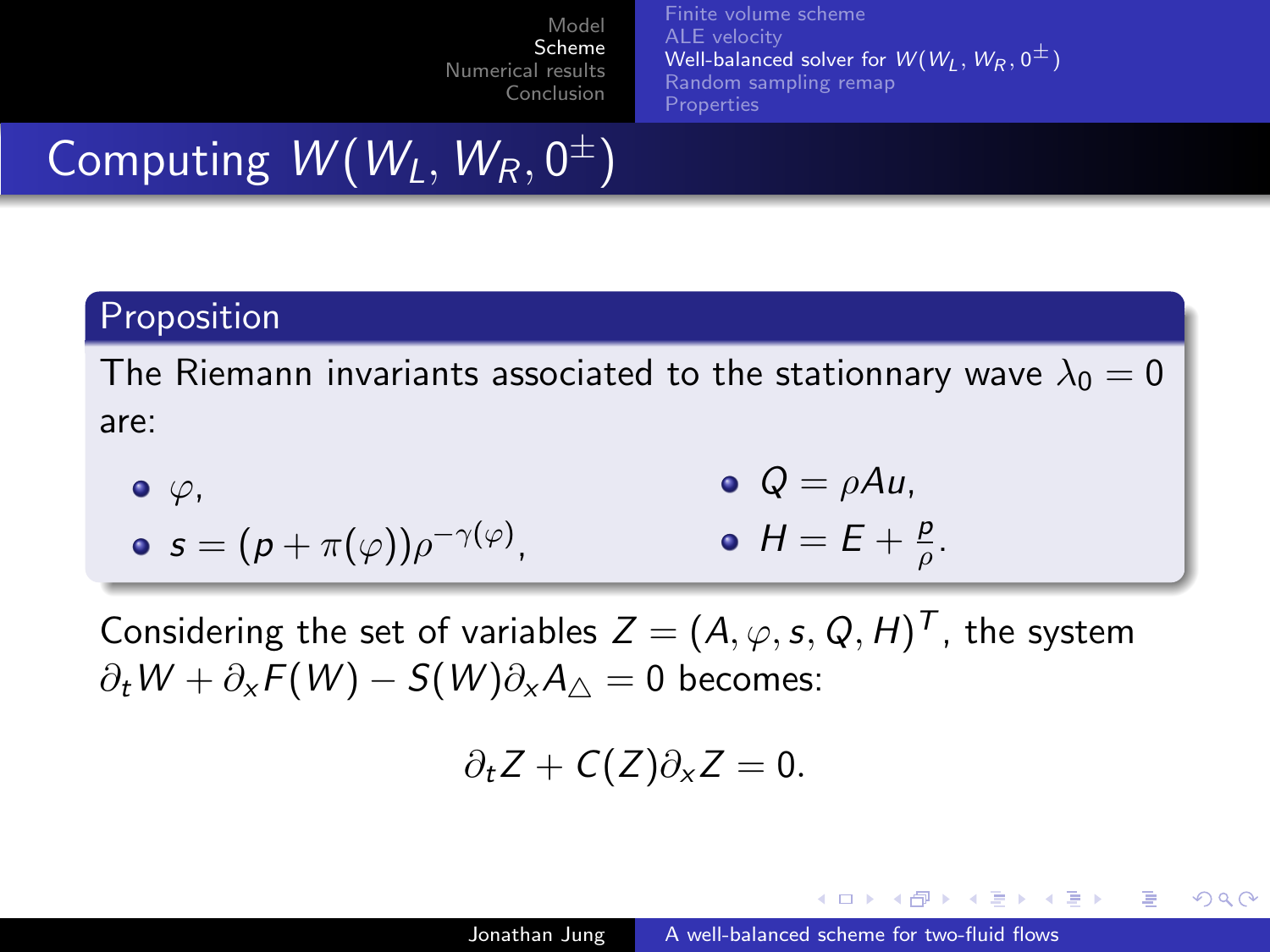[Finite volume scheme](#page-6-0) [ALE velocity](#page-9-0) [Well-balanced solver for](#page-10-0)  $W(W_1, W_R, 0^{\pm})$ [Random sampling remap](#page-15-0) **[Properties](#page-16-0)** 

## VFRoe-ncv solver

We want to solve

 $\partial_t Z + C(Z) \partial_x Z = 0$ ,

with the initial datas

$$
Z(x,0)=\begin{cases} Z(W_L) , & x<0\\ Z(W_R) , & x>0 \end{cases}.
$$

 $\bullet$  We linearize  $C(Z)$  and we solve the linear Riemann problem:

$$
\partial_t Z + C(\hat{Z}) \partial_x Z = 0,
$$

with the same initial datas.

We obtain  $Z(\mathit{W}_{L},\mathit{W}_{R},0^{\pm}).$ 

イロメ イ母メ イヨメ イヨメ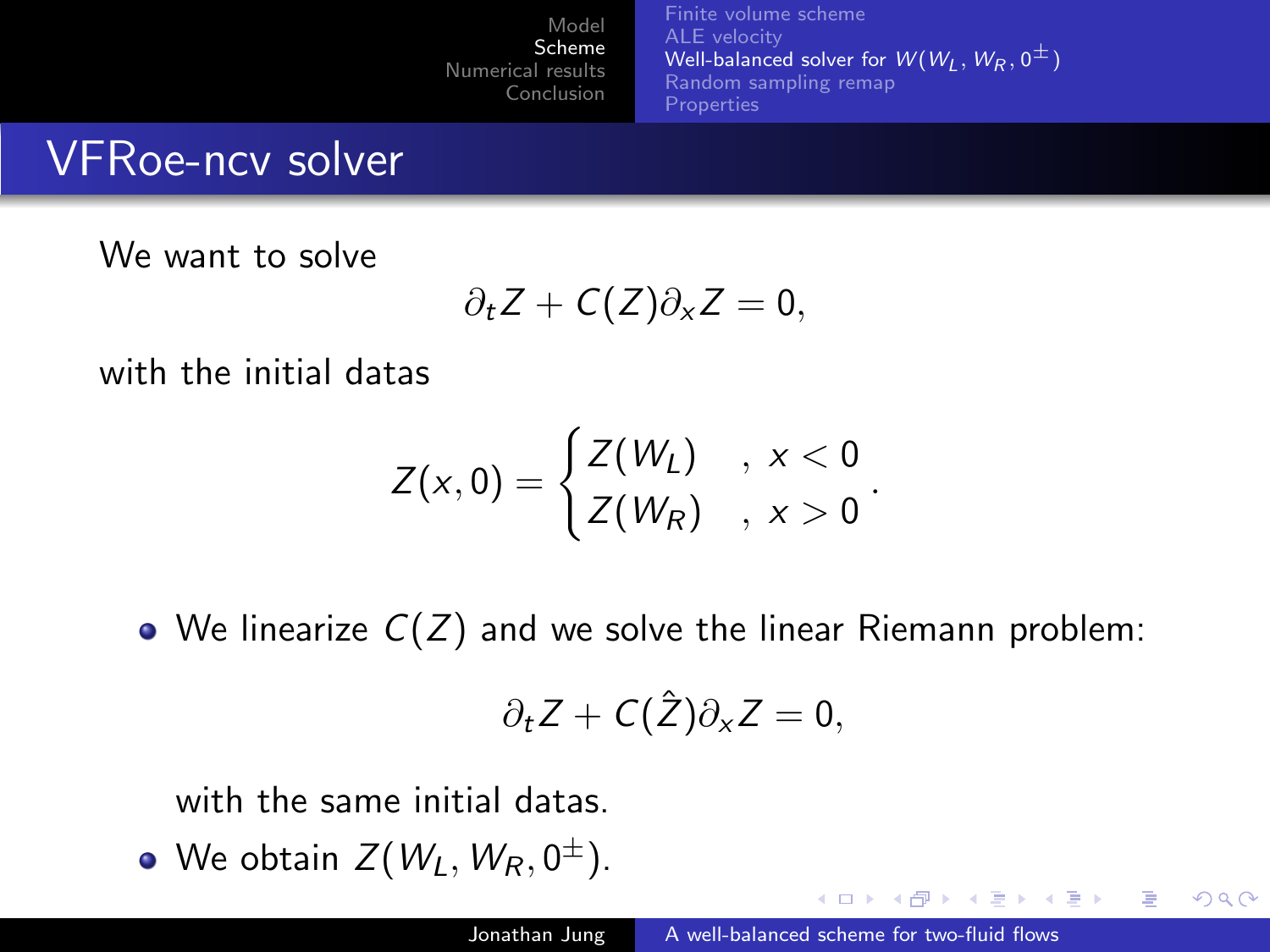[Finite volume scheme](#page-6-0) [ALE velocity](#page-9-0) [Well-balanced solver for](#page-10-0)  $W(W_1, W_R, 0^{\pm})$ [Random sampling remap](#page-15-0) **[Properties](#page-16-0)** 

# Property of  $Z(W_{L},W_{R},0^{\pm})$

### Proposition

The interface Riemann solver computes intermediate states  $Z(W_{i},W_{i+1},0^{\pm})$  which verify:

$$
\bullet \ \ A^-_{i+1/2}=A_i.
$$

$$
\bullet\ \varphi_{i+1/2}^-=\varphi_{i+1/2}^+,
$$

$$
\bullet \; s_{i+1/2}^-=s_{i+1/2}^+,
$$

$$
\bullet \ \ A^+_{i+1/2} = A_{i+1},
$$

$$
\bullet \ \ Q^-_{i+1/2} = \ Q^+_{i+1/2},
$$

• 
$$
H_{i+1/2}^- = H_{i+1/2}^+
$$
.

イロメ イ母メ イヨメ イヨメー

э

 $\Omega$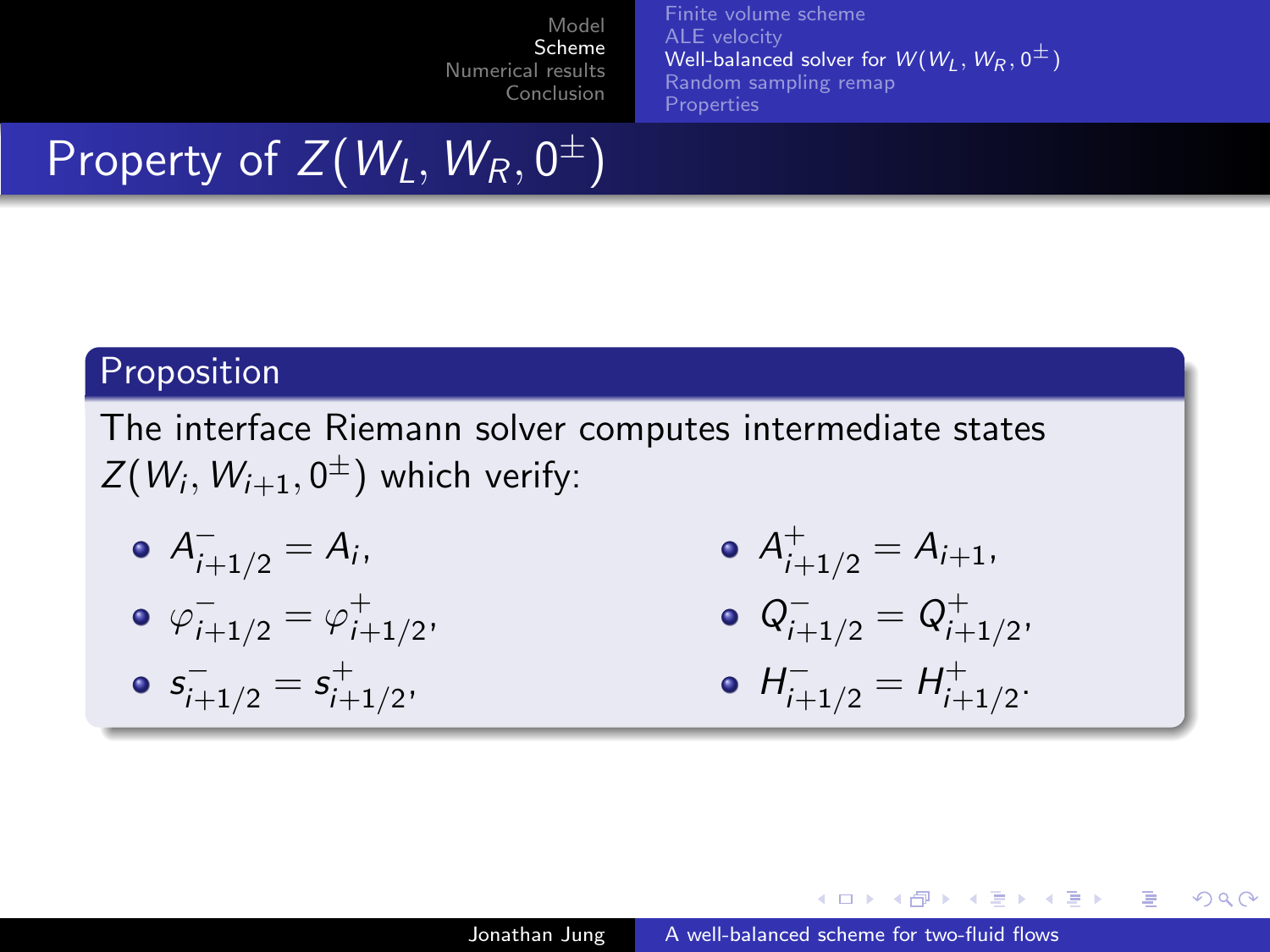[Finite volume scheme](#page-6-0) [ALE velocity](#page-9-0) [Well-balanced solver for](#page-10-0)  $W(W_1, W_R, 0^{\pm})$ [Random sampling remap](#page-15-0) [Properties](#page-16-0)

 $Z(\mathit{W}_{L},\mathit{W}_{R},0^{\pm}) \rightarrow \mathit{W}(\mathit{W}_{L},\mathit{W}_{R},0^{\pm})$ 

#### Problem

The map  $W \mapsto Z$  is not bijective.

To obtain  $\rho_{i\perp}^ \bar{i}_{+1/2}^-,$  we need to solve:

$$
L(\rho) = \frac{\gamma(\varphi_{i+1/2})}{\gamma(\varphi_{i+1/2}) - 1} s_{i+1/2} \rho^{\gamma(\varphi_{i+1/2}) - 1} + \frac{Q_{i+1/2}^2}{2\rho^2 (A_{i+1/2}^-)^2} - H_{i+1/2} = 0.
$$

and we take:

\n- \n
$$
u_{i+1/2}^{-} = \frac{Q_{i+1/2}}{\rho_{i+1/2}^{-} A_{i+1/2}^{-}},
$$
\n
\n- \n
$$
p_{i+1/2}^{-} = s_{i+1/2} \left( \rho_{i+1/2}^{-} \right)^{\gamma(\varphi_{i+1/2})} - \pi(\varphi_{i+1/2}).
$$
\n
\n

 $\Longrightarrow$   ${\cal W}(W_L,W_R,0^\pm)$  is computed.

イロト イ母 トイヨ トイヨ トー

 $QQ$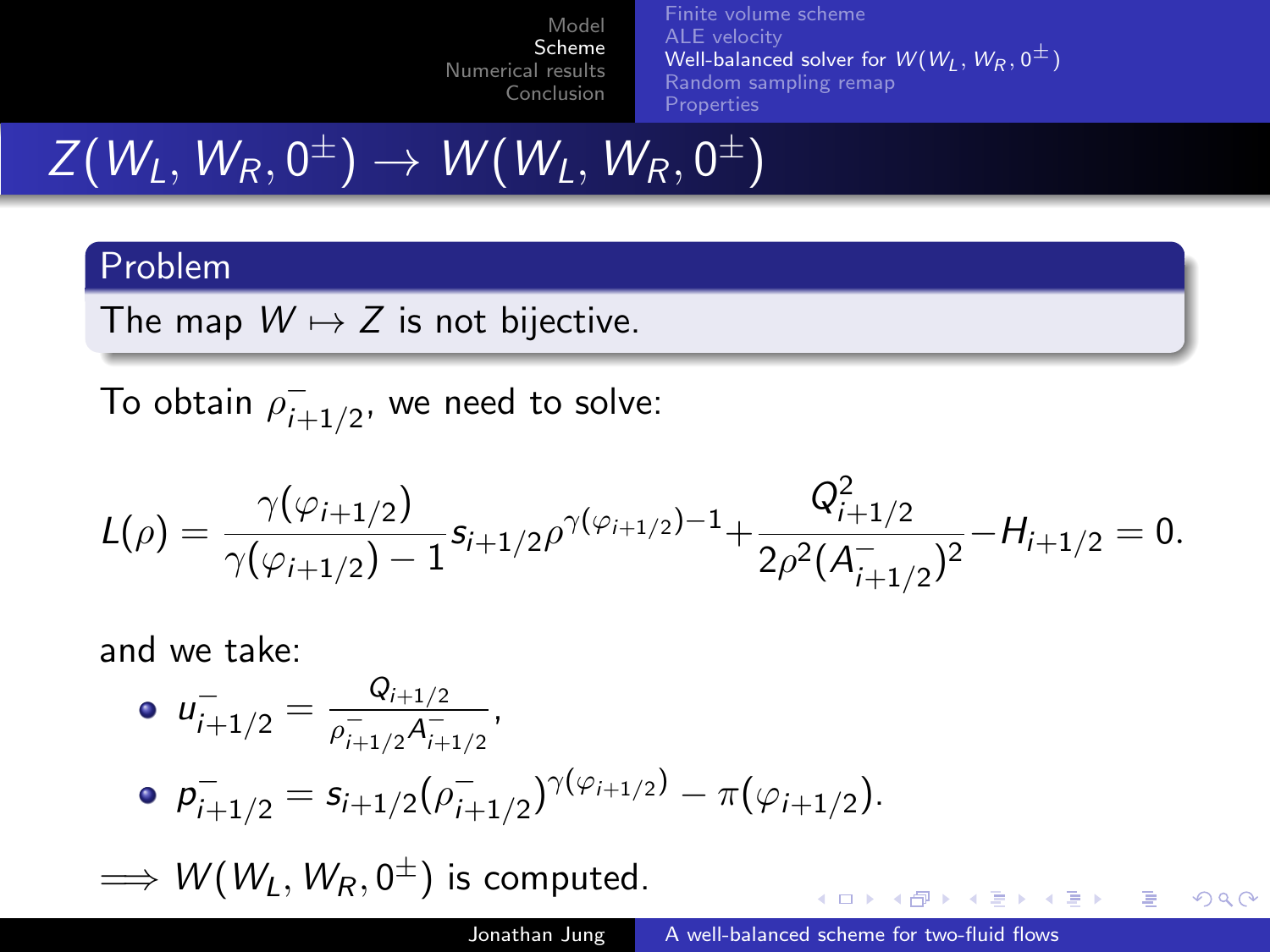[Finite volume scheme](#page-6-0) [ALE velocity](#page-9-0) [Well-balanced solver for](#page-10-0)  $W(W_1, W_R, 0^{\pm})$ [Random sampling remap](#page-15-0) [Properties](#page-16-0)

# Entropy correction

#### Definition

If  $\lambda_k(W_{i}^n) \leq 0 \leq \lambda_k(W_{i+1}^n)$  in a non linear k-field, then the numerical flux  $F$  is replaced by:

$$
G(W_i^n, W_{i+1}^n, 0^{\pm}) = F(W_i^n, W_{i+1}^n, 0^{\pm})
$$
  
- 
$$
\min_k(|\lambda_k(W_i^n)|, |\lambda_k(W_{i+1}^n)|)(W_{i+1}^n - W_i^n)/2.
$$

and in

→ (母) → → ヨ) → → ヨ) →

э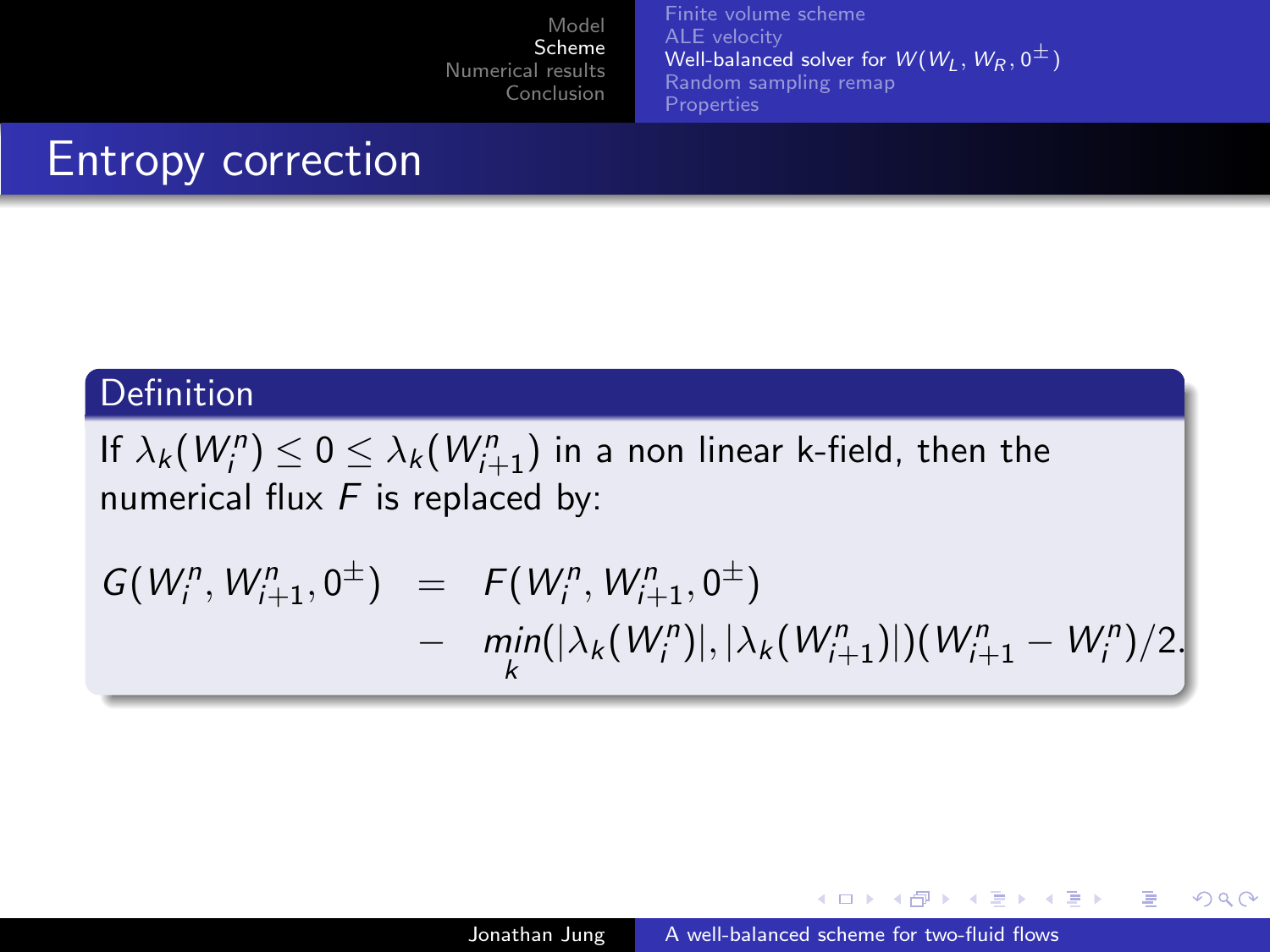[Finite volume scheme](#page-6-0) [ALE velocity](#page-9-0) [Well-balanced solver for](#page-10-0)  $W(W_1, W_R, 0^{\pm})$ [Random sampling remap](#page-15-0) **[Properties](#page-16-0)** 

## Random sampling remap

We go back to the original grid by the Glimm procedure. We construct a sequence of pseudo-random  $\omega_n \in [0,1]$ , and we take:

$$
W_{i}^{n+1} = \begin{cases} W_{i-1}^{n+1,-}, & \text{if } \omega_{n} < \frac{\Delta t^{n}}{\Delta x_{i}} \max(v_{i-1/2}^{n}, 0), \\ W_{i}^{n+1,-}, & \text{if } \frac{\Delta t^{n}}{\Delta x_{i}} \max(v_{i-1/2}^{n}, 0) \leq \omega_{n} \\ & \text{and if } \omega_{n} \leq 1 + \frac{\Delta t^{n}}{\Delta x_{i}} \min(v_{i+1/2}^{n}, 0), \\ W_{i+1}^{n+1,-}, & \text{if } \omega_{n} > 1 + \frac{\Delta t^{n}}{\Delta x_{i}} \min(v_{i+1/2}^{n}, 0). \end{cases}
$$

4 17 18

∢何 ▶ ∢ ヨ ▶ ∢ ヨ ▶

<span id="page-15-0"></span> $\Omega$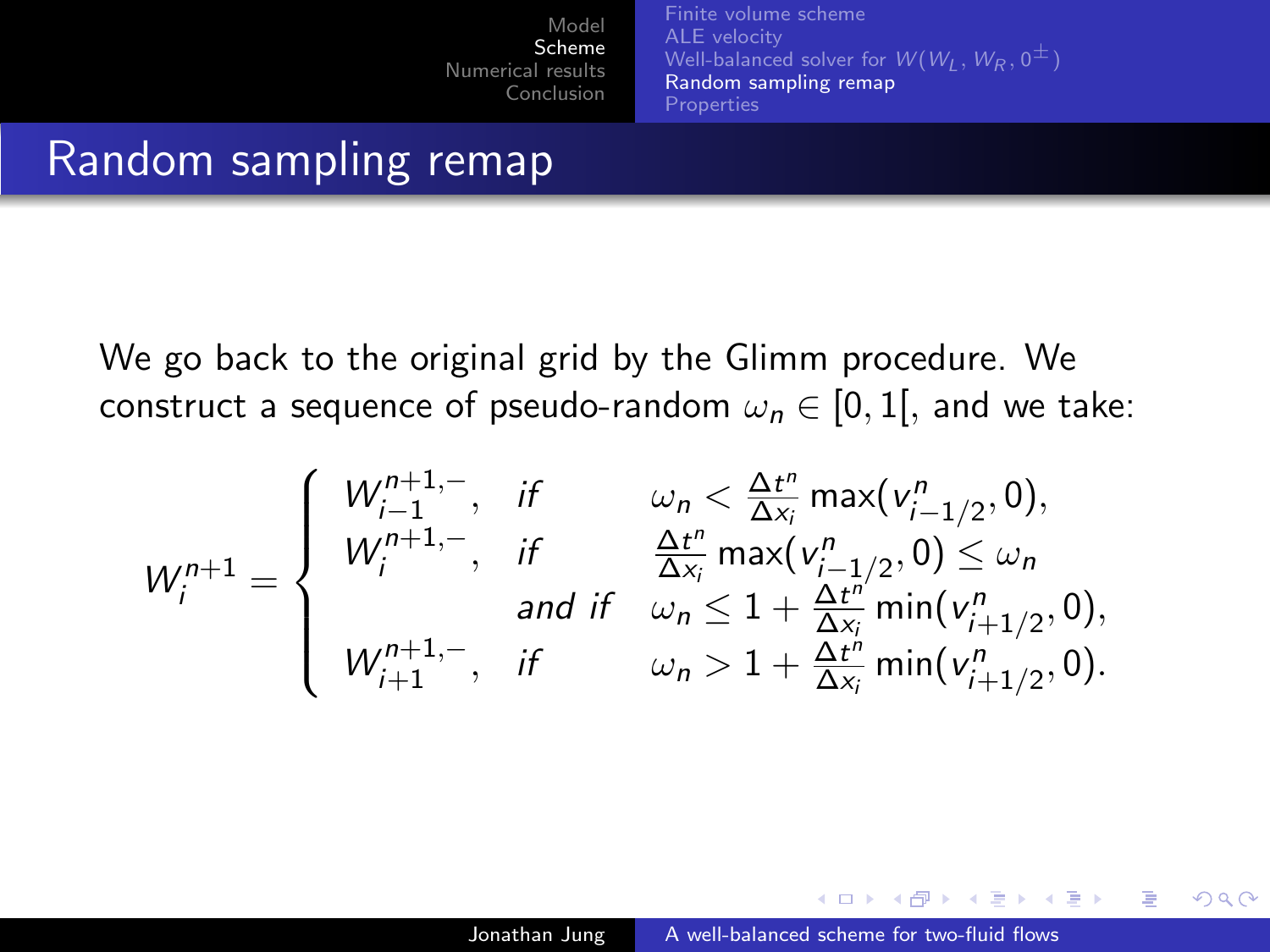<span id="page-16-0"></span>[Finite volume scheme](#page-6-0) [ALE velocity](#page-9-0) [Well-balanced solver for](#page-10-0)  $W(W_1, W_R, 0^{\pm})$ [Random sampling remap](#page-15-0) **[Properties](#page-16-0)** 

## Properties of the scheme

The constructed scheme has the following properties:

- it is well-balanced, meaning that it preserves exactly all stationary states (i.e. initial datas for which the quantities  $\varphi$ , s, Q, H are constant);
- if the fraction of gas  $\varphi$  takes only the two values 0 or 1, this property is exactly preserved at any time.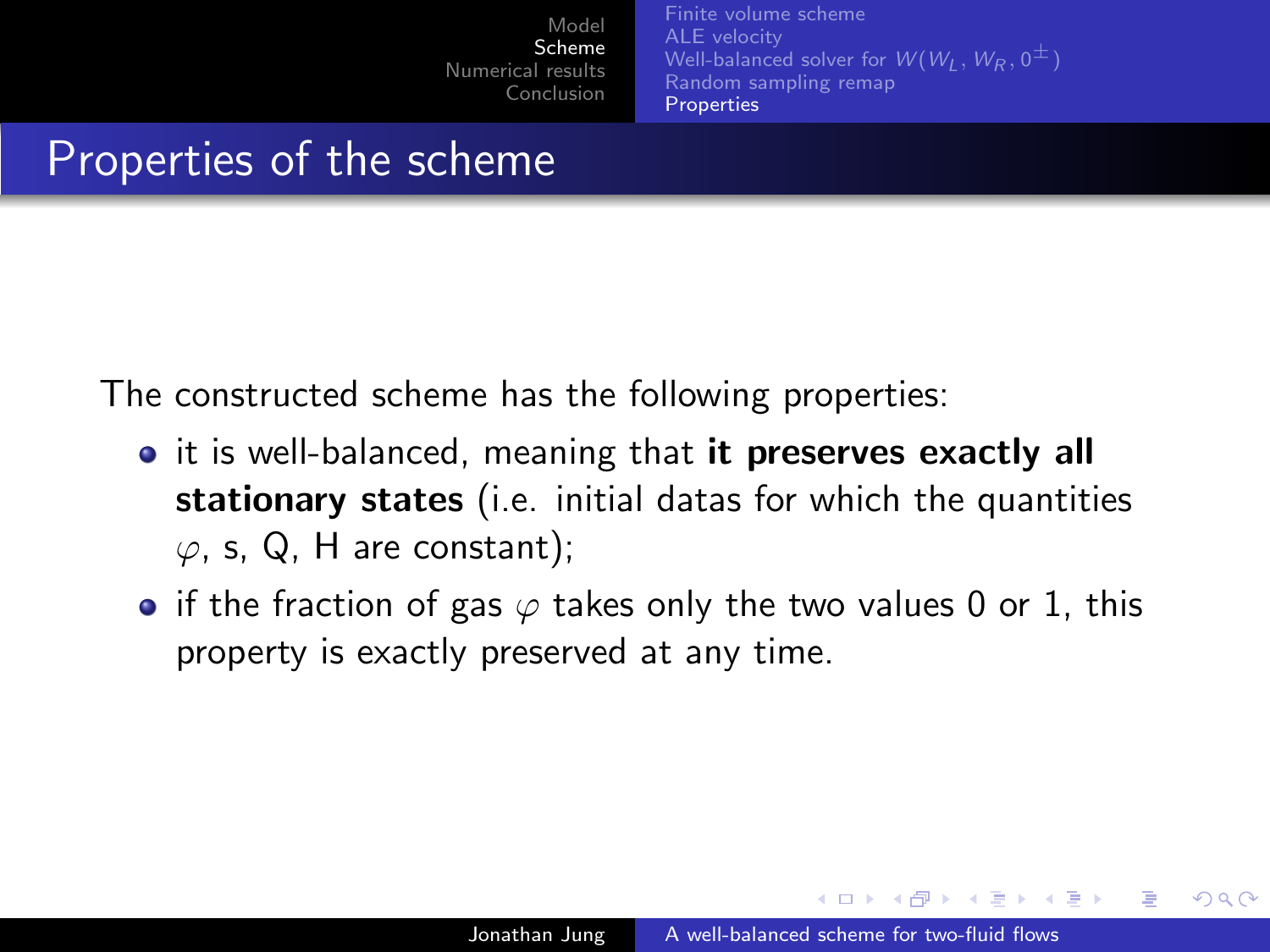[Stationary contact](#page-17-0) [Classical test](#page-18-0)

## Stationary contact

We choose the initial datas:

Quantities | L. | Right  $\rho$ (kg.m $^{-3}$ ) 1 1.281128576  $u(m.s^{-1})$ ) 1 0.5203745191  $p(Pa)$  | 1 | 1.414587466  $\varphi$  | 1 | 1  $A \begin{array}{|c|c|c|} \hline 1 & 1.5 \end{array}$ 

such that:

- $\varphi_I = \varphi_R$ ,  $Q_l = Q_R$ ,
- $s<sub>I</sub> = s<sub>R</sub>$ ,  $H_1 = H_R$ .

We obtain at  $t = 0.2$ s:



 $QQ$ 

<span id="page-17-0"></span>э

4 17 18

 $\overline{AB}$ 一 4 三 下 - 4 三 ト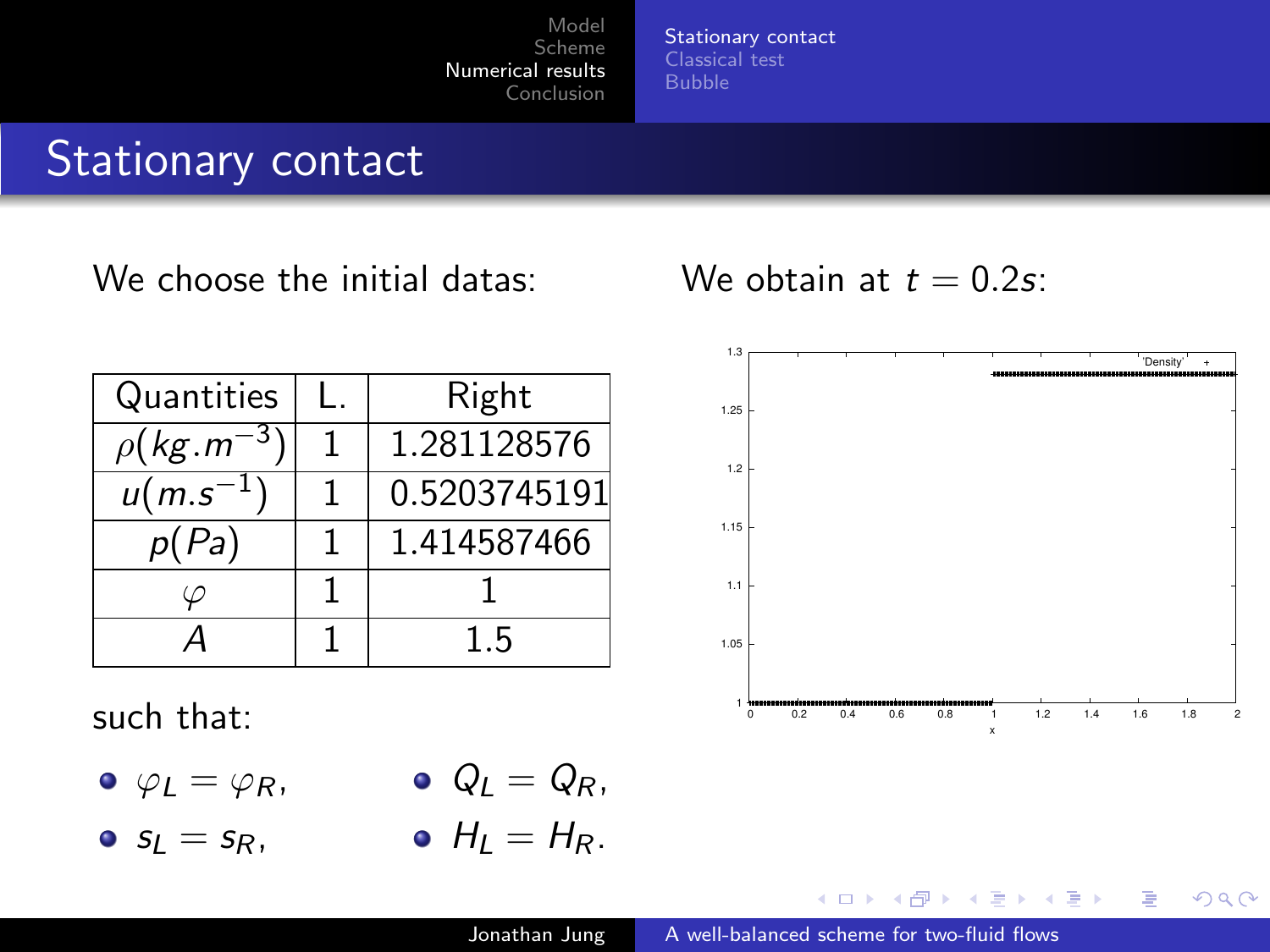[Classical test](#page-18-0) [Bubble](#page-20-0)

### Comparison with an exact solution

### The initial datas are:

We obtain at  $t = 0.2$ s:

| Quantities                 | Ι.            | Right           |
|----------------------------|---------------|-----------------|
| $\rho$ (kg.m <sup>-3</sup> | $\mathcal{P}$ | 3.230672602     |
| $u(m.s^{-1})$              | 0.5           | $-0.4442565900$ |
| p(Pa)                      |               | 12              |
|                            |               |                 |
| А                          | 1.5           |                 |
|                            | 1.4           | 1.6             |
| $\pi(Pa)$                  |               |                 |



э × 性 **B** 

 $\sim$ 

Þ

<span id="page-18-0"></span>つくへ

 $\leftarrow$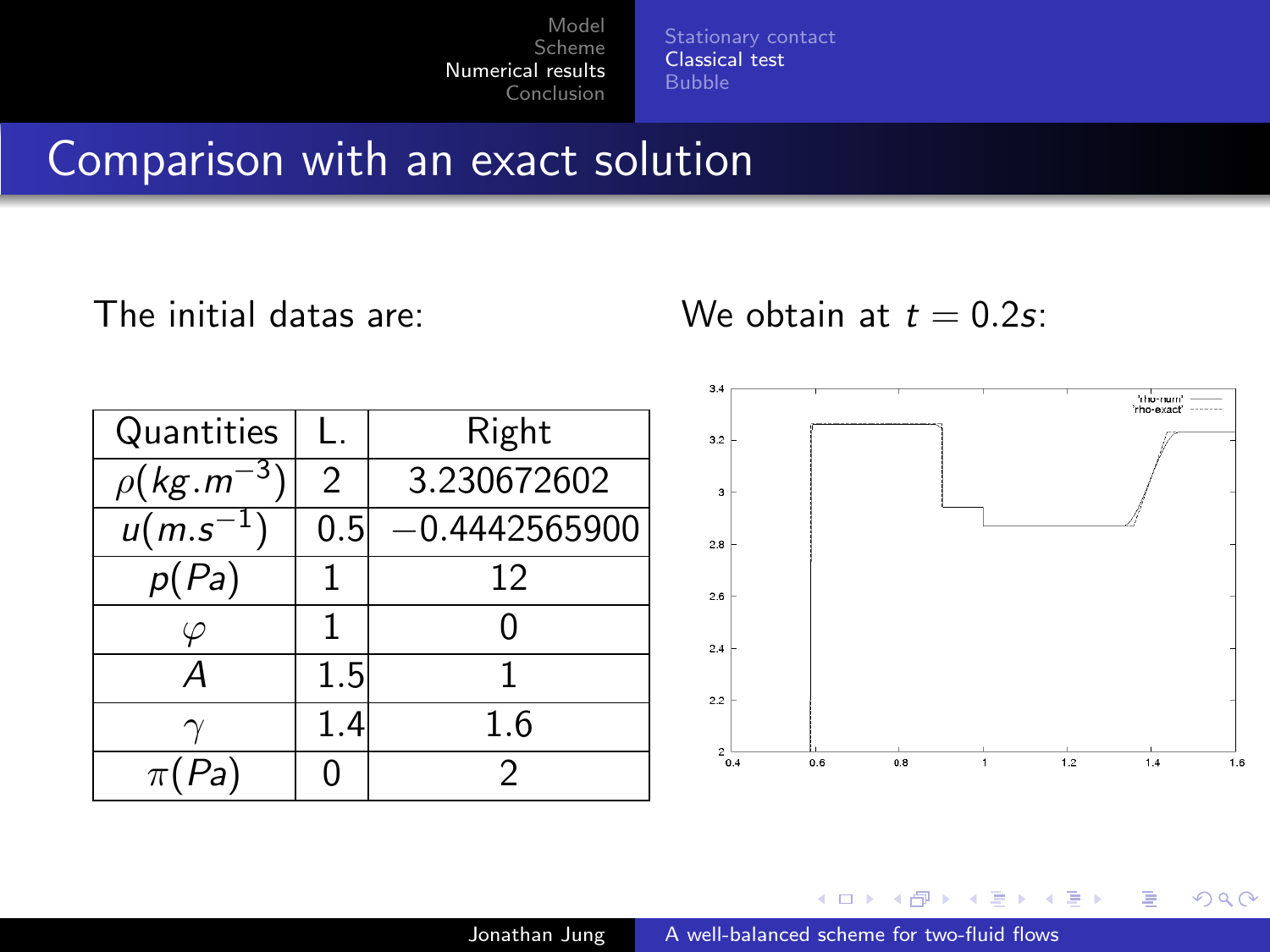[Classical test](#page-18-0)

### Comparison with an exact solution

• There is no diffusion on  $\varphi$ :



• There is no jump on velocity and pressure:



 $QQ$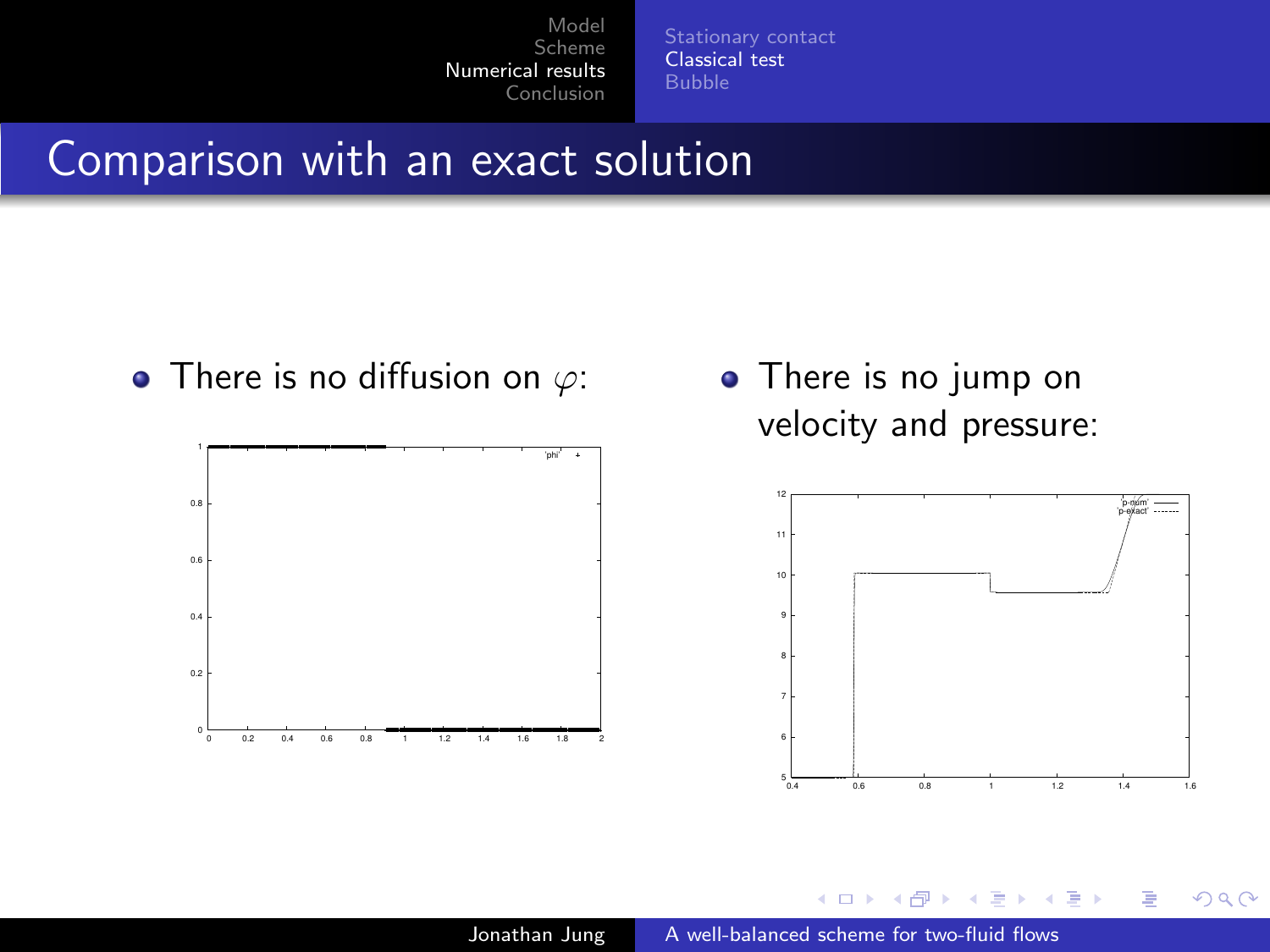[Stationary contact](#page-17-0) [Classical test](#page-18-0) [Bubble](#page-20-0)

### Implosion of a bubble

We simulate the collapse of a spherical bubble of gas in liquid water. Initial datas are:

| Quantities                 |          | Right     |
|----------------------------|----------|-----------|
| $\rho(\textit{kg}.m^{-3})$ | 0.92     | 1000      |
| $u(m.s^{-1})$              |          |           |
| p(Pa)                      | 72567.68 | $10^{5}$  |
|                            |          | 0         |
| А                          | 1.5      |           |
|                            | 1.4      | 3         |
| Pa)<br>$\pi($              |          | 733333.33 |

with  $A(x) = 4\pi x^2$ .

We plot the radius of the bubble as compared to the EDO model of Keller-Miksis, we obtain:



<span id="page-20-0"></span>任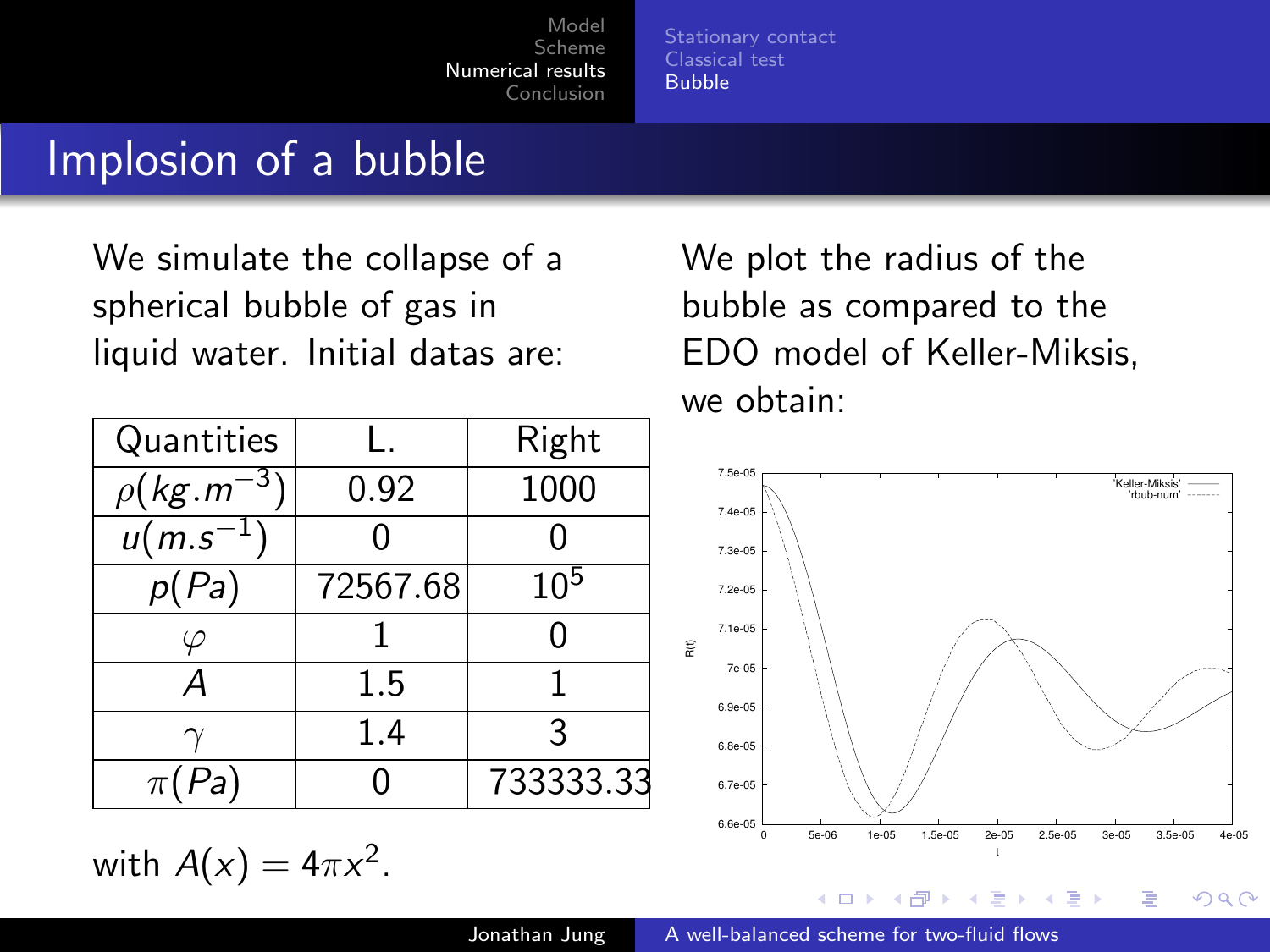# Conclusion

- We have constructed a new well-balanced scheme which does not diffuse the interface.
- We will pass this algorithm on GPU.
- We will test our algorithm for flow in a nozzle in one or two dimensions.
- <span id="page-21-0"></span>• We will compare this algorithm with other algorithms.